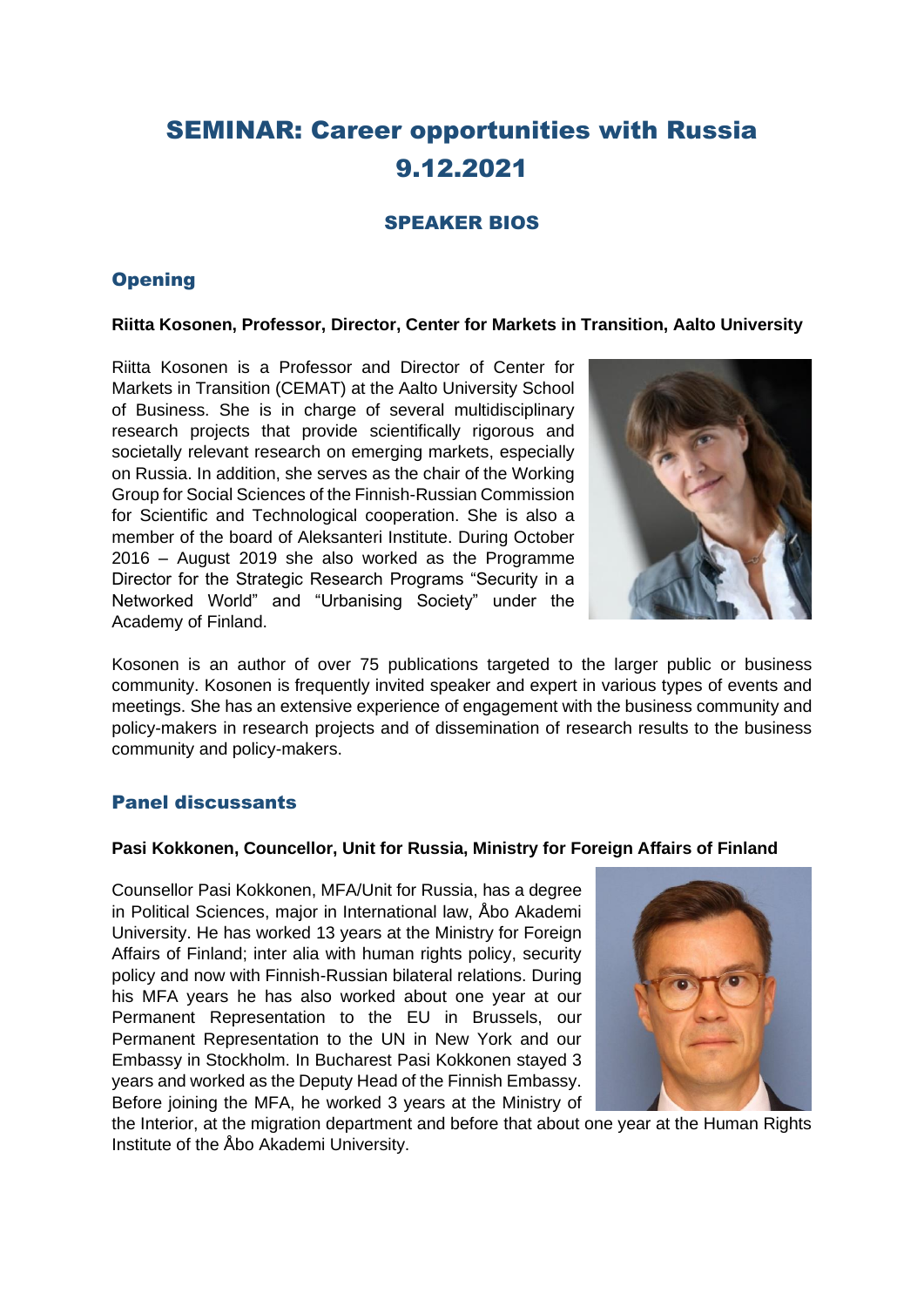#### **Juha Väätänen, Professor of International Business and Emerging Markets at the School of Business and Management (LBM), LUT University**

Juha Väätänen works as a Professor of International Business and Emerging Markets at the School of Business and Management (LBM) at LUT University. He is a great believer of science-based knowledge, sustainability, social inclusion, and innovation driven competitiveness. Prior to joining the academia he worked in financial sector in United Kingdom and Russia.

His Russia interest goes back to 1980's when he visited Soviet Union as a student. He worked in Moscow mid 1990's and has after that visited Russia both in business and academic collaboration. In academic collaboration one achievement is establishment of double-degree Master programme collaboration over 10 Russian university partners ranging from St. Petersburg to Novosibirsk. In addition he is actively engaged in research collaboration with many Russian researchers studying innovation capability and competitiveness of Russian enterprises.



#### **Katarine Lindstedt, Chief Specialist, Adviser to the Permanent Secretary, Ministry of the Interior, Finland**

Katarine Lindstedt has worked as the Adviser to the Permanent Secretary of the Ministry of the Interior (MoI), since January 1, 2021. Relating to her position, Lindstedt also acts as the Head of the Management Support Unit of the MoI.

Before her current position, Lindstedt worked as Counsellor responsible for Internal Security and Migration at the Finnish Embassy in Moscow. During her career, she has worked in the field of EU´s external relations with a special focus on USA and Russia in several positions at the MoI and also at the Ministry of Employment and the Economy. She also has work experience from the Parliament of Finland, German and Indian Embassies in Helsinki and the Finnish Consulate General in Hamburg. Lindstedt has taken part in few of the OSCE´s Election Observation Missions in Ukraine and in Russia.



Katarine Lindstedt holds a Master´s degree of Social Sciences; Major in International Relations and Politics.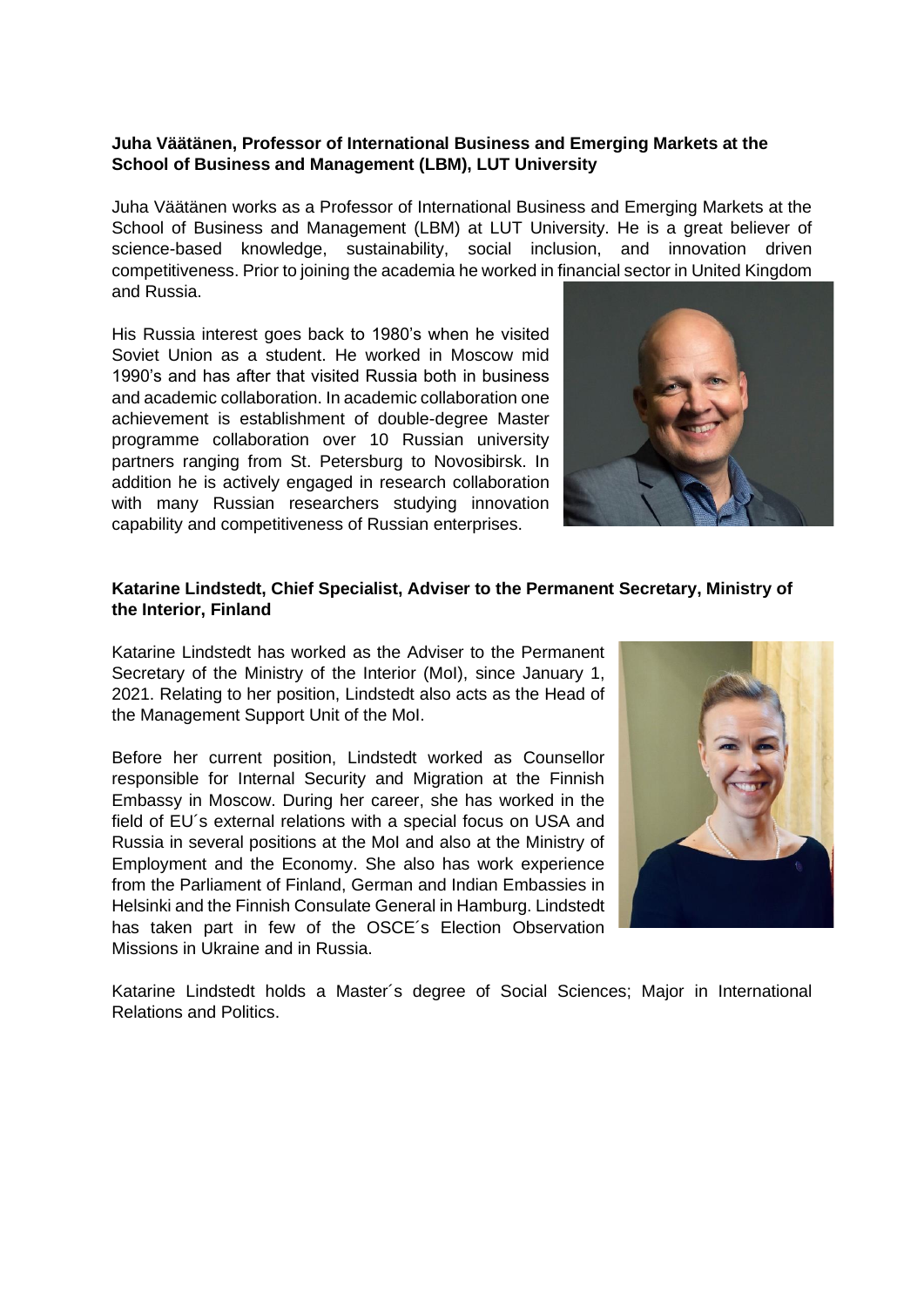#### **Timur Uzbjakov, Sales Director, Dewaco Oy**

Timur Uzbjakov has a bilingual family background (Finland/Russia). He has an education in economics and personal interest in international business with focus on markets in Russia (CIS), Baltic region and East Europe. Timur has earlier work experience in construction industry and now he is working in cleantech sector.



## **Anna-Riikka Mahlamäki, Development Manager, International Operations, SOLEMO Oy**

Anna-Riikka Mahlamäki graduated from University of York, UK in 2001 and continued in Helsinki to receive MSocSci (Economics) in 2004. During her time at UH she took up Russian language as a hobby. A friend then asked her to join him at FINEC in SPb for the spring term 2004 as there was a spare place in the exchange programme. Until her first stint in Russia Anna-Riikka had not considered Russia as a career opportunity, but those five months changed everything. As a social scientist Anna-Riikka was inclined to career in public service and tried out ForMin and BOFIT but realised quickly that her temperament did not suit that line of work. As in the mid 2000's the pull to Russian markets was



strong, in 2007 Anna-Riikka moved to SPb to start working in business. She was first key account manager at a consultancy that is now part of Accountor Group, then head-hunted to Lujabetoni to work in business development and as CFO. When Anna-Riikka decided to move back to Finland she was offered a job at SOLEMO. Soon it will be eight years at SOLEMO. Anna-Riikka is the only person at home office who understand Russia and Russian, but has today very varied tasks, e.g., board memberships in SOLEMO's Swedish and Danish companies.

## **Jekaterina Lindberg, Consultant, Climate Change & Sustainability Services, Ernst & Young Oy**

Jekaterina holds a master's degree from Helsinki University Global Sustainability Master's Program. Her first career experience with Russia was an internship in St. Petersburg State University. Later she worked 2,5 years in Finnish-Russian Chamber of Commerce as a Business Advisor in sustainability and market research, where she promoted Finnish sustainability-oriented export companies and researched Russian developing waste management market and clean tech industry. Currently Jekaterina works as a Consultant in EY



Climate Change and Sustainability Services team where she helps clients to develop,